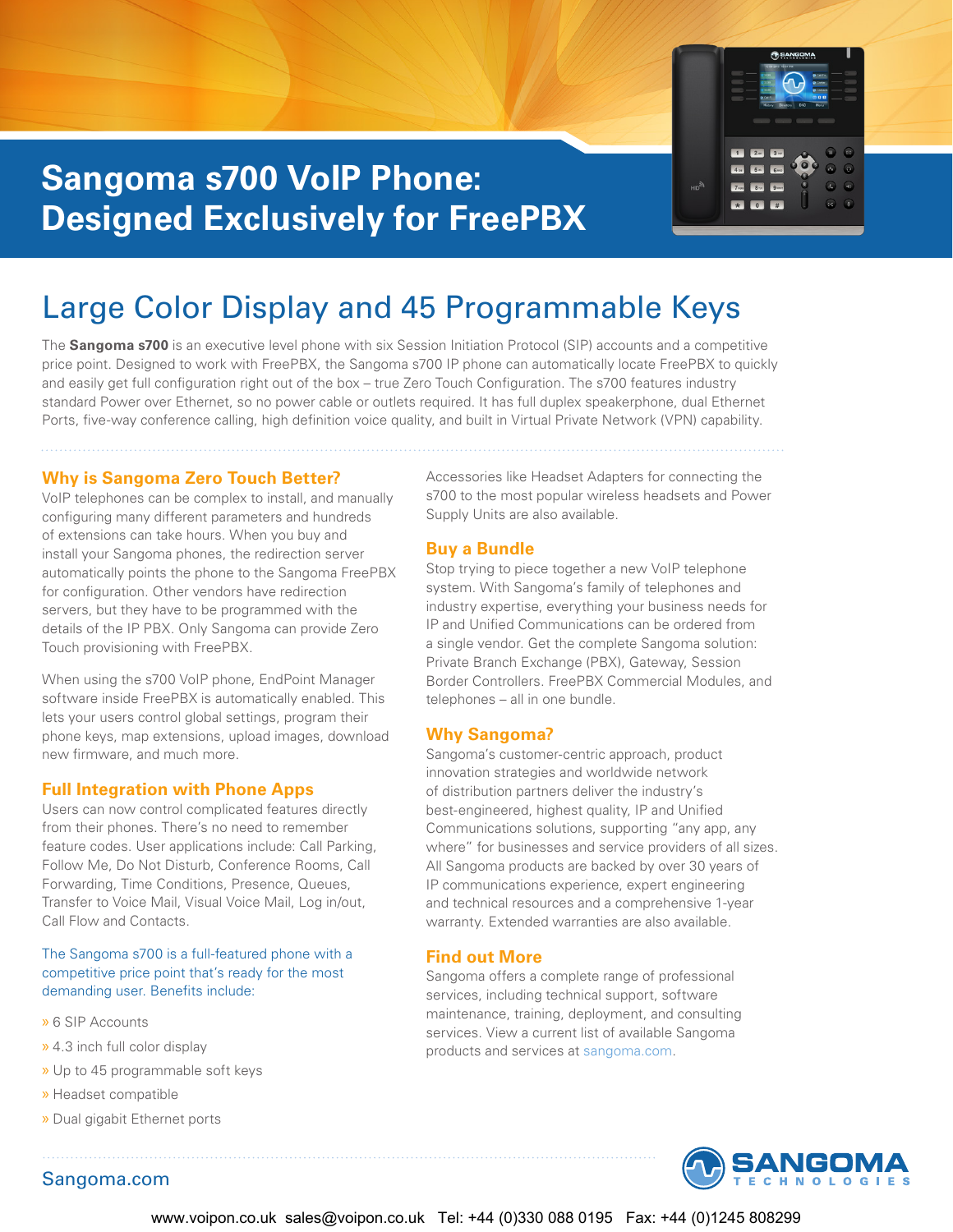### **Sangoma s700 VoIP Phone**

# Feature Specifications

- » 6 SIP accounts
- » Call hold, mute, DND (Do Not Disturb)
- » One-touch speed dial, hotline
- » Call forward, call waiting, call transfer
- » Redial, call return, auto answer
- » 5-way conferencing
- » Direct IP call
- » Ring tone selection/provisioning
- » Set date time automatically or manually
- » Dial plan per account
- » RTCP-XR (RFC3611), VQ-RTCPXR (RFC6035)
- » XML Browser
- » Action URL/URI

# **Voice Codecs Features**

- » HD voice: HD handset, HD speaker
- » Codecs: iLBC, G.722, G.711(A/μ), GSM\_FR, G.723, G.729AB, G.726-32
- » DTMF: In-band, RFC 2833, SIP INFO
- » Full-duplex handsfree speakerphone with AEC (Acoustic Echo Cancellation)
- » Voice Activity Detection (VAD)
- » Auto Gain Control (AGC) » Comfort Noise
- Generation (CNG)
- » Acoustic Echo Cancellation (AEC)
- » Packet Loss Concealment (PLC)
- » Adaptive Jitter Buffer (AJB)

# **Phone Features IP-PBX Features**

- » Busy Lamp Field (BLF)
- » Anonymous call, anonymous call rejection
- » Message Waiting Indicator (MWI)
- » Voice mail
- » Intercom, paging
- » Call park, call pickup
- » Music on hold
- **Display and Indicator**
- » 4.3" 480 x 272-pixel color display with backlight
- » 24 bit depth color
- » LED for call and message waiting indication
- » Dual-color (red or green) illuminated LEDs for line status information
- » Wallpaper
- » Intuitive user interface with icons and soft keys
- » National language selection
- » Caller ID with name, number and photo

# **Management**

- » Configuration: browser/LCD-Menu/ auto-provision
- » Auto provision via HTTP/HTTPS FTP/TFTP
- » Auto-provision with PnP
- » Reset to factory, restart, reboot
- » Local tracing log export, system log
- » Phone lock for personal privacy protection



Sangoma.com

www.voipon.co.uk sales@voipon.co.uk Tel: +44 (0)330 088 0195 Fax: +44 (0)1245 808299